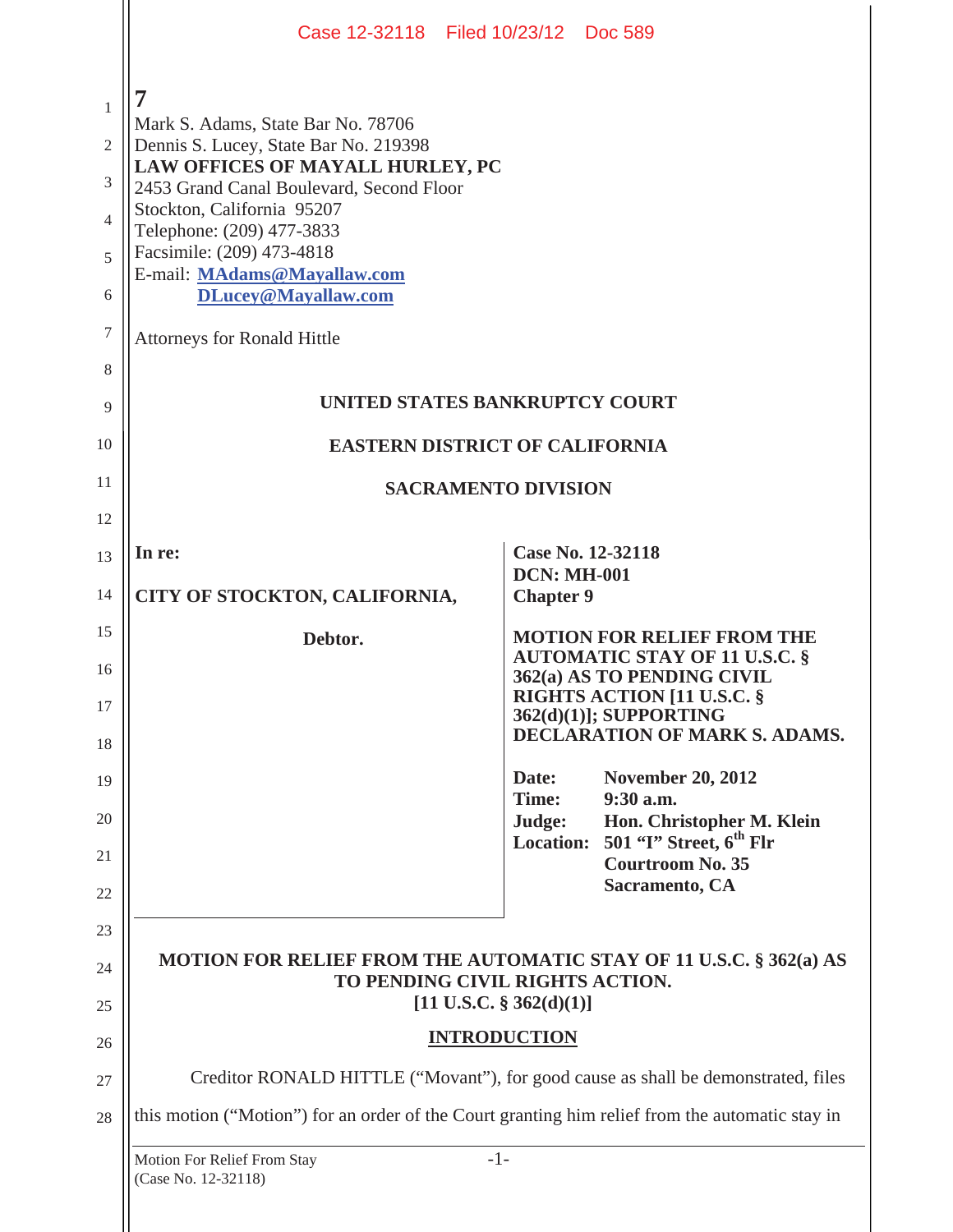1 2 3 4 5 6 this Chapter 9 bankruptcy matter, pursuant to 11 U.S.C. § 362(d)(1), to allow him to pursue to judgment his pending action under Title VII, 42 U.S.C. § 1983, and various California state statutes, now pending before the United States District Court for the Eastern District of California (Case No. 2:12-cv-00766-GEB-KJN), in order to liquidate his claim in this bankruptcy case. This Motion does not seek modification of the automatic stay to permit collection of any judgment in that non-bankruptcy action against the debtor.

7

20

21

22

23

24

#### **BACKGROUND**

8 9 10 11 12 13 14 15 16 17 18 19 On March 26, 2012, RONALD HITTLE ("Movant"), a former Fire Chief with the City of Stockton, filed a Complaint For Damages and Jury trial Demand ("Complaint") in the United States District Court for the Eastern District of California (Case No. 2:12-cv-00766- GEB-KJN) against the City of Stockton ("Debtor"), as well as ROBERT DEIS (City Manager for the Debtor) and LAURIE MONTES (Deputy City Manager for the Debtor), individually and in their official capacities with Debtor. (See Complaint filed herewith as Exhibit 1.) The Complaint alleges causes of action for religious discrimination, association discrimination and retaliation in violation of the Federal Civil Rights act of 1964 ("Title VII") and the California Fair Employment and Housing Act ("FEHA"), for violations of 42 U.S.C. § 1983, and for breach of contract. The causes of action against the Debtor are based in significant part on the conduct of the DEIS and MONTES (jointly "Non-Debtor Defendants") in their official capacities with the Debtor.

This district court action was stayed, as to the Debtor, under 11 U.S.C. § 362(a) on June 28, 2012, by the Debtor's filing of its Voluntary Petition under Chapter 9 of the U.S. Bankruptcy Code. By order entered September 6, 2012 in the district court action, the court extended the stay under section 362(a) to the Non-Debtor Defendants based on the court's finding of an identity of interests. (See Order filed herewith as Exhibit 2.)

25 26 27 28 Movant is informed and believes that Debtor enjoys some degree of coverage for employment practices liability of the kind alleged in the district court action, under a joint powers agreement and/or one or more policies of insurance. (Declaration of Mark S. Adams, ¶ 7.) Discovery has not yet commenced in the district court action, due to the automatic stay and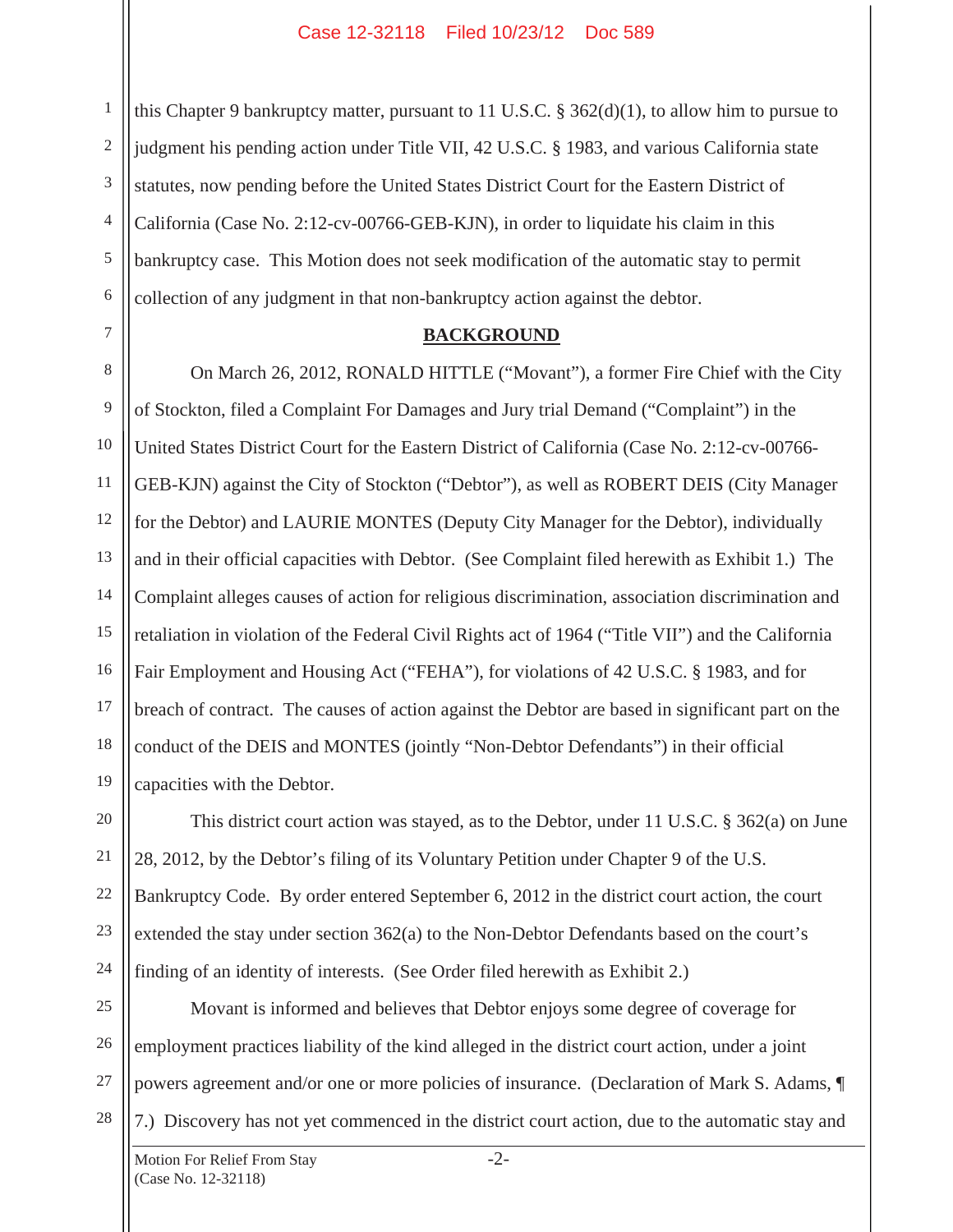1 2 3 the district court's order extending the same to the Non-Debtor Defendants. As a result, Movant has not yet been able to investigate the existence, sources, extent, conditions and limitations of that coverage. (Declaration of Mark S. Adams, ¶ 7.)

### **JURISDICTION**

 The Court has jurisdiction to consider this motion under 28 U.S.C. §§ 157 and 1334. This matter is a core proceeding under 28 U.S.C. §§ 157(b)(2)(A) and (G). Venue is proper in this Court under 28 U.S.C. §§ 1408 and 1409.

# **RELIEF REQUESTED**

 Pursuant to 11 U.S.C. § 362(d)(1) and Rule 4001 of the Federal Rules of Bankruptcy Procedure ("FRBP"), Movant requests that the Court enter an order modifying the automatic stay of 11 U.S.C. § 362(a) in this case to permit him to pursue to judgment his action under Title VII, 42 U.S.C. 1983, the California FEHA, and other statutes, in order to establish liability of Debtor, any insurer or indemnitor of the Debtor, and the Non-Debtor Defendants, in order to liquidate his claim in this bankruptcy case.

# **ARGUMENT**

 "A decision to lift the automatic stay under 11 U.S.C. § 362 is within the discretion of the bankruptcy judge and reviewed for an abuse of discretion." (In re Mac Donald 755 F.2d 715, 716 -717 (9<sup>th</sup> Cir. (Cal.) 1985), citing In re Frigitemp Corp., 8 B.R. 284 (S.D.N.Y.1981).)

Under 11 U.S.C.  $\S 362(d)(1)$ , on request of a party in interest, the court shall grant relief from the automatic stay "for cause". As a contingent creditor, Movant has standing to bring this Motion. (In re Kronemyer 405 B.R. 915, 921 ( $9<sup>th</sup>$  Cir. BAP 2009).)

22 23 24 25 26 27 Although the Code does not provide a definition of what constitutes "cause", it is wellestablished that the existence of pending litigation against the debtor in a non-bankruptcy forum can satisfy the requirement. (In re Coachworks Holdings, Inc. 418 B.R. 490, 492 (Bkrtcy.M.D.Ga.,2009), citing Smith v. Tricare Rehab. Sys., Inc. (In re Tricare Rehab. Sys., Inc.), 181 B.R. 569, 572 n. 7 (Bankr.N.D.Ala.1994). See also In Re Santa Clara County Fair Assoc., Inc. 180 B.R. 564, 566  $(9^{th}$  Cir. BAP 1995).)

28

4

5

6

7

8

9

10

11

12

13

14

15

16

17

18

19

20

21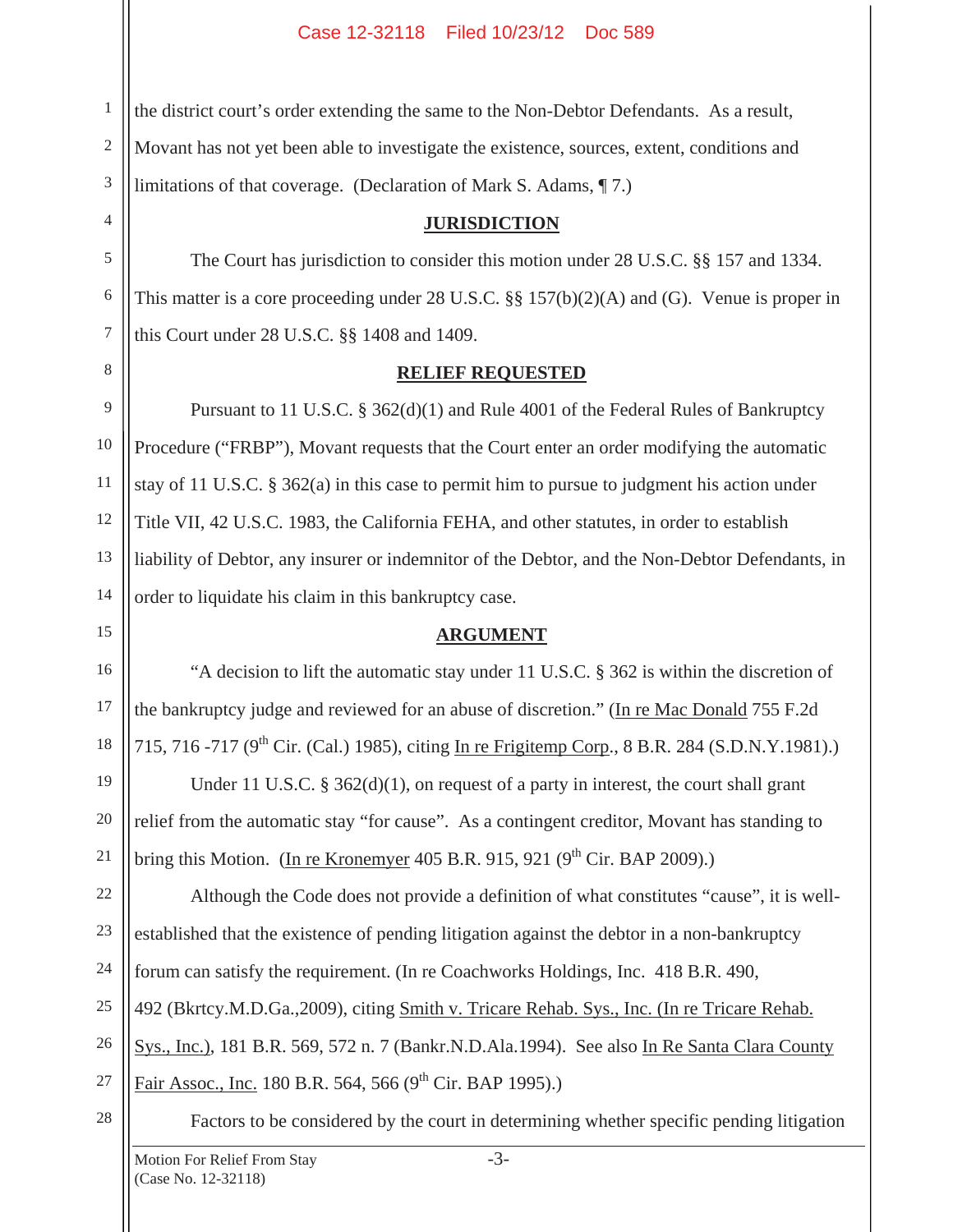1 2 3 4 5 6 7 8 9 10 11 12 13 is sufficient "cause" for stay relief are: (1) whether relief would result in a partial or complete resolution of the issues; (2) lack of any connection with or interference with the bankruptcy case; (3) whether the other proceeding involves the debtor as a fiduciary; (4) whether a specialized tribunal with the necessary expertise has been established to hear the cause of action; (5) whether the debtor's insurer has assumed full responsibility for defending it; (6) whether the action primarily involves third parties; (7) whether litigation in another forum would prejudice the interests of other creditors; (8) whether the judgment claim arising from the other action is subject to equitable subordination; (9) whether movant's success in the other proceeding would result in a judicial lien avoidable by the debtor; (10) the interests of judicial economy and the expeditious and economical resolution of litigation; (11) whether the parties are ready for trial in the other proceeding; and (12) impact of the stay on the parties and the balance of harms. (See In re Sonnax Industries, Inc. 907 F.2d 1280, 1286 (2d Cir. 1990); In re Hakim 212 B.R. 632, 639-640 (Bankr.N.D.Cal. 1997).)

14 15

16

17

18

21

Addressing these points in order:

 (1) Permitting the district court action to proceed in this case would completely resolve the question of liability as to the Debtor, their insurer or indemnitor, and the Non-Debtor Defendants, thereby liquidating Movant's claim in this bankruptcy case. (Declaration of Mark S. Adams, ¶ 3.)

19 20 (2) The district court action will not interfere with the bankruptcy case, it will help streamline the case by liquidating the Movant's claim in a single action, instead of multiple federal actions (discussed below). (Declaration of Mark S. Adams, ¶ 4.)

22 23 (3) The district court action does not involve Debtor as a fiduciary. (Declaration of Mark S. Adams, ¶ 5.)

24 25 (4) No specialized tribunal has been established, nor will one be required, in the district court action. (Declaration of Mark S. Adams, ¶ 6.)

26 27 28 (5) It is presently unknown whether any insurer or Joint Power Authority to which the Debtor belongs has assumed responsibility for defending the district court action. (Declaration of Mark S. Adams, ¶ 7.)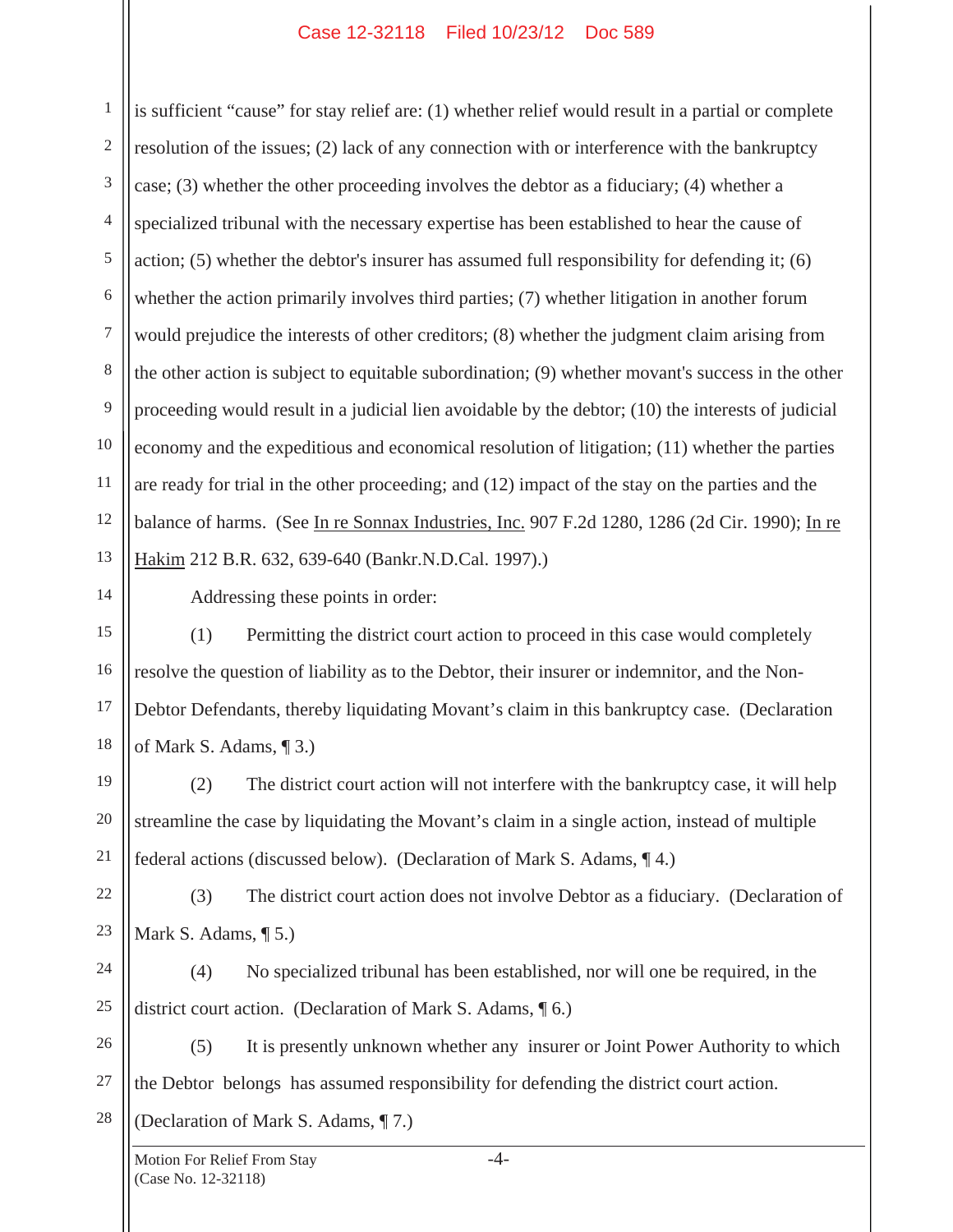1 2 3 4 5 (6) The district court action primarily addresses the liability of the Debtor and the Non-Debtor Defendants for the acts of the Non-Debtors, individually and in their official capacities with Debtor. The liability of any insurer, indemnitor or other source providing Debtor with coverage for employment practices liability will also be established. (See Exhibit 1, and Declaration of Mark S. Adams, ¶ 8.)

 (7) Permitting Movant to proceed with the district court action will not prejudice the interests of other creditors. It will only liquidate Movant's existing contingent claim. (See Exhibit 1, and Declaration of Mark S. Adams, ¶ 9.)

 (8) Movant's claim is not subject to equitable subordination. (Declaration of Mark S. Adams, ¶ 10.)

 (9) Movant is not seeking modification of the stay that would permit him to obtain a judicial lien against, or otherwise attempt to collect from, the Debtor under any judgment obtained in the district court action. (Declaration of Mark S. Adams, ¶ 11.)

14 15 16 17 18 19 (10) The interests of judicial economy strongly favor permitting the district court action to proceed. Movant's case will need to be tried in order to liquidate his claim against the Debtor. (Declaration of Mark S. Adams, ¶ 12.) To the extent that the Non-Debtor Defendants are entitled to indemnity by the Debtor, liquidation of that claim will require the action against them to be tried as well, but they are not subject to the jurisdiction of the bankruptcy court in that action.

 Moreover, the subject matter of the district court action is not a core proceeding under 28 U.S.C. §§ 157(b)(1) and (2). Any findings and judgment entered by the bankruptcy court on that claim shall be subject to *de novo* review by the district court, under 28 U.S.C. § 157(c)(1), adding costs and delays for all parties and the courts.

24 25 26 27 28 Additionally, since the Non-Debtor Defendants are not subject to the bankruptcy court's jurisdiction, liquidating the Movant's claim by bench trial in this Court will affect an improper severance of the district court action. The Non-Debtor Defendants will still be subject to a separate trial in the district court, needlessly expending additional judicial resources, and the trial might result in a verdict that is inconsistent with the verdict entered as

6

7

8

9

10

11

12

13

20

21

22

23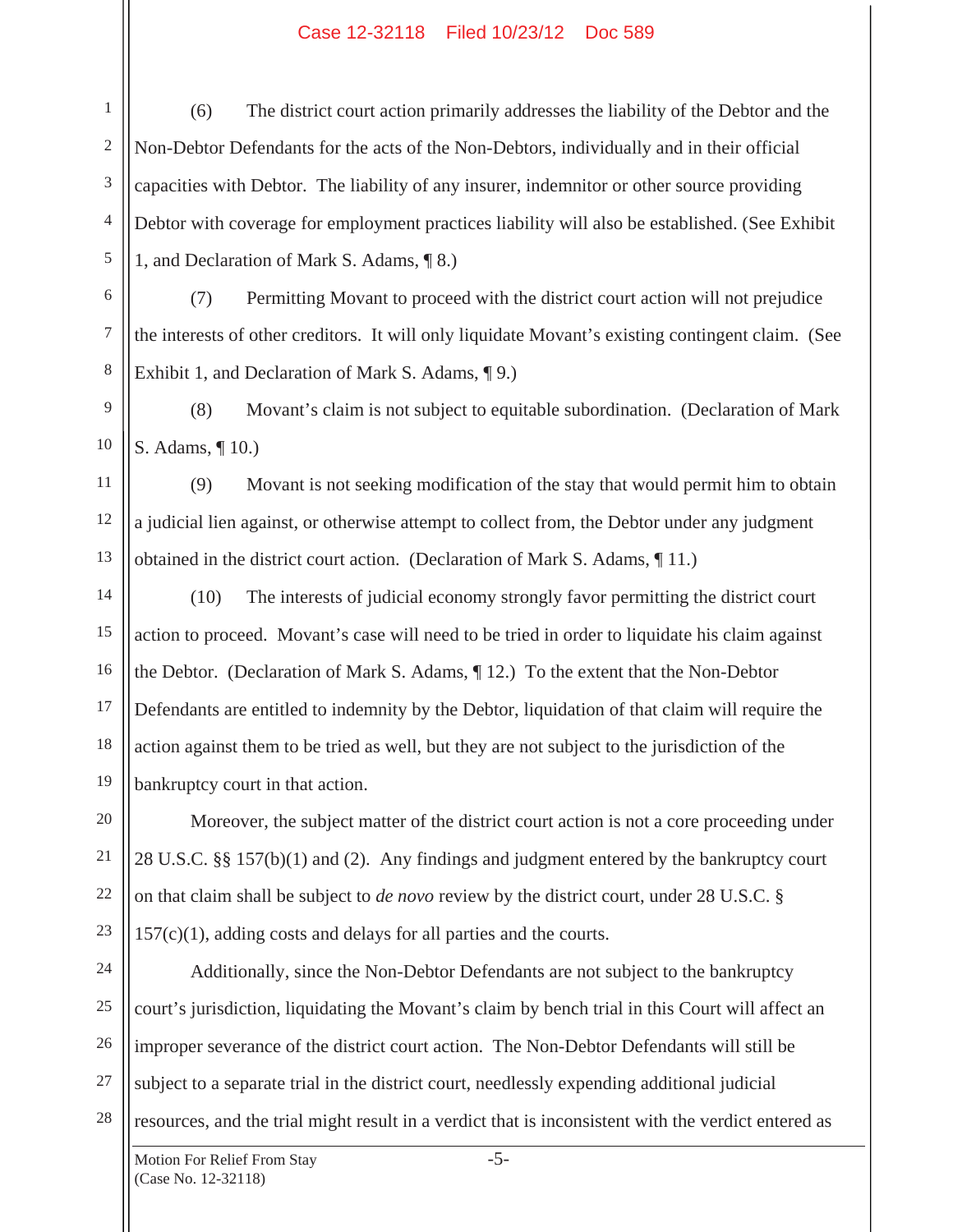1 2 3 to the Debtor in the bankruptcy case. To the extent that the Non-Debtor Defendants are entitled to have a defense provided by their employer in the district court action the additional trial would also significantly increase the Debtor's litigation costs.

 (11) The parties are not ready for trial in the district court action, due to the fact that Movant's complaint was filed only 3 months before the Debtor filed the petition in this Chapter 9 bankruptcy case. (Declaration of Mark S. Adams, ¶13.)

7 8 9 10 11 12 13 14 (12) In addition to the points raised above, denial of the motion would deprive Movant of his Constitutional right to a jury trial as to the Debtor. It would also prevent him from proceeding against even the Non-Debtor Defendants, possibly for several years, while this Chapter 9 bankruptcy case progresses due to the district court's order extending the stay to them. During that delay, witnesses' memories will necessarily fade, crucial witnesses may move away, fall ill or otherwise be rendered unavailable, and crucial documentary evidence that is available today may be lost or destroyed. (Declaration of Mark S. Adams, ¶¶ 14 and 15.)

15 16 17 18 19 20 21 Debtor will likely argue in opposition to this Motion that modifying the stay as requested will impact the present bankruptcy case, by forcing it to incur substantial defense costs. But litigation costs alone do not compel denial of stay relief. (In re Santa Clara County Fair Ass'n 180 B.R. 564, 566 ( $9<sup>th</sup>$  Cir. BAP 1995).) "the potential litigation expenses would rise to a level justifying the enjoining of litigation against the debtor. However, the circumstances must be extraordinary." (In re Todd Shipyards Corp. 92 B.R. 600, 603, fn. 4  $(Bkrtcy.D.N.J.,1988)^{1}$ .)

22 23 24 25 There is no reason to believe that stay relief with cause Debtor to suffer "extraordinary" defense costs. In deed, as already touched upon, there is every reason to believe that proceeding with a single trial in the district court as to Debtor and Non-Debtors alike will be far less costly for the debtor (and the courts) than trying the claim in the bankruptcy court,

26

4

5

6

<sup>27</sup> 28 1 Citing In re Johns–Manville Corp. 45 B.R. 823 (S.D.N.Y.1984) [Law suits enjoined because 25,000 suits would endanger the existence of the debtor.]; In re UNR Industries, Inc.*,* 45 B.R. 322 (N.D.Ill.1984) [17,000 claims would drain the estate irreparably]; A.H. Robins Co., Inc. v. Piccinin, 788 F.2d 994 (4th Cir.1986) [5,000 suits pending plus an equal number not filed would consume all the assets of the debtor.]